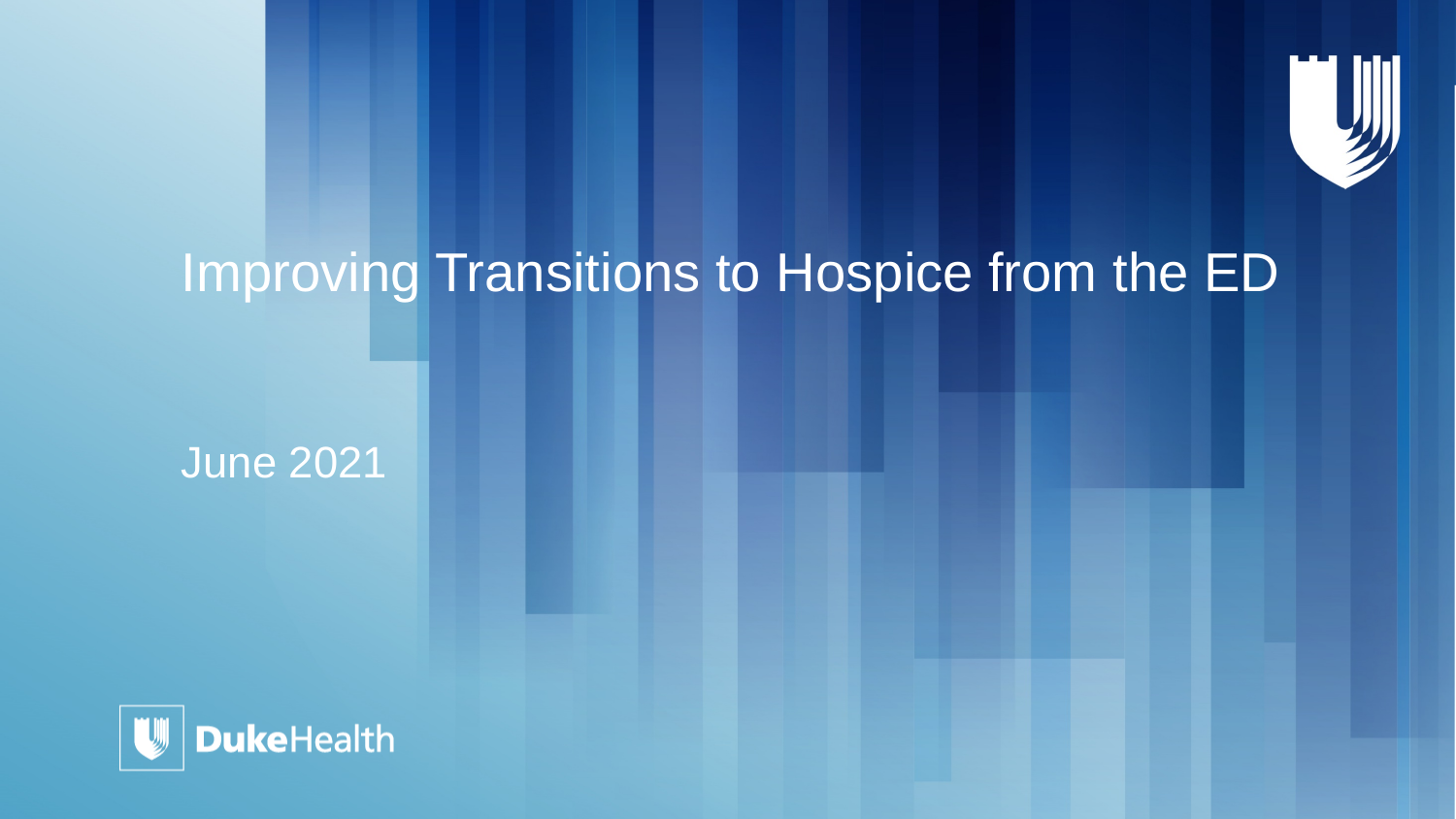

Develop effective pathways to hospice for all DUH ED patients to enable consistent and increased access to hospice care at end of life.

- 1. Develop process/resources for *early identification* in the DUH ED of patients who might benefit from hospice
- 2. Define 'Consult to ED Hospice' *order workflow*
- 3. Develop process/resources to guide *transition from ED to hospice* (home, hock, GIP)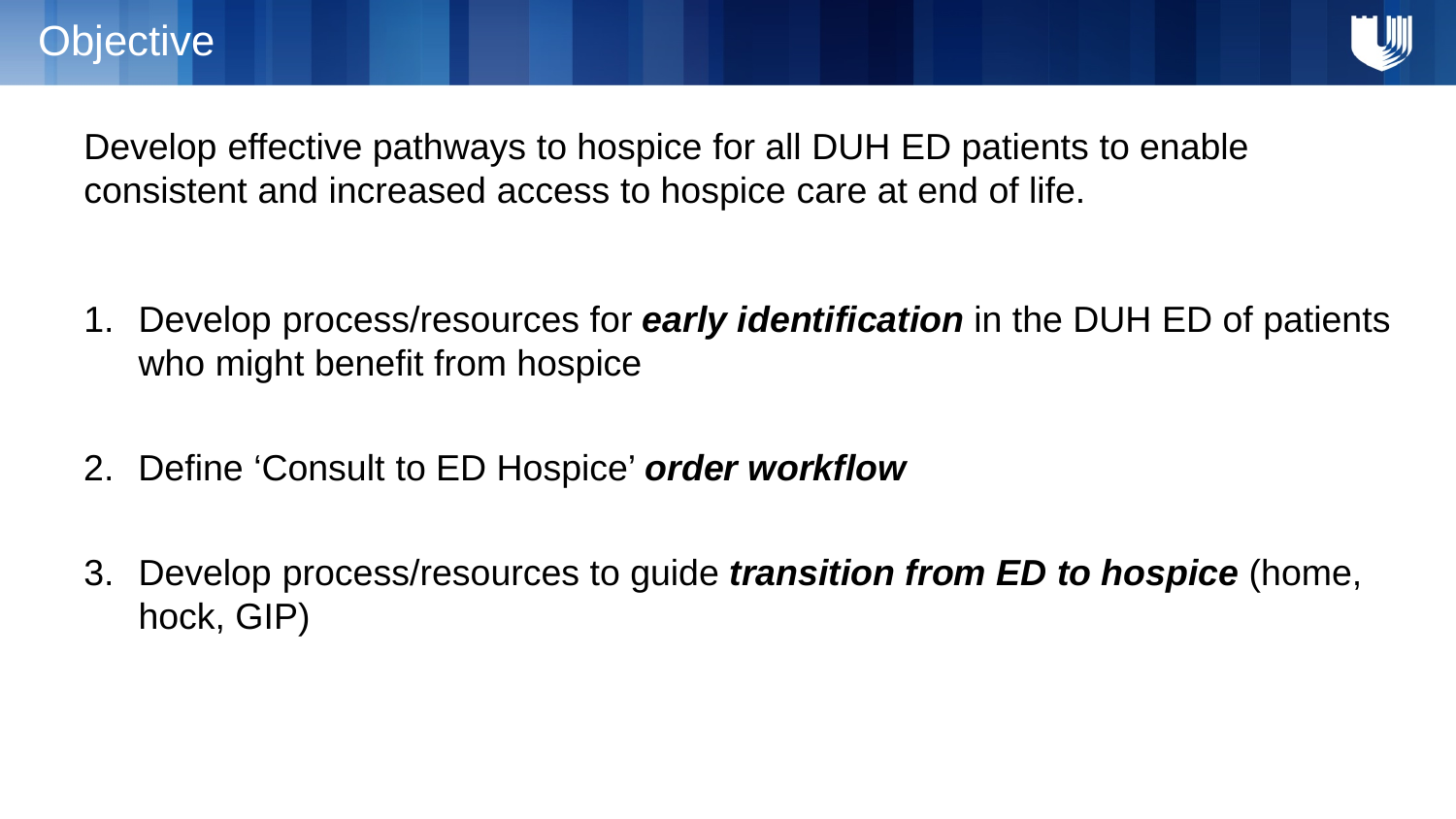

## Develop process/resources for *early identification* in the DUH ED of patients that could benefit from hospice

- Created Hospice Patient FYI flag *Sept 2020*
	- Duke Hospice added Hospice FYI flag for all current hospice patients and adds each new hospice patient upon a new admission to hospice Oncology Case Managers also adding the FYI flag for patients discharged to hospice as of **February, 2021**

|       | Chart Review                                                                                                                                                                                                                    |
|-------|---------------------------------------------------------------------------------------------------------------------------------------------------------------------------------------------------------------------------------|
| $V^3$ | <b>Patient FYIs</b>                                                                                                                                                                                                             |
|       | <b>Hospice Patient</b>                                                                                                                                                                                                          |
| Yes   | This patient is enrolled in Duke Hospice. If the patient<br>comes to the Emergency Department, please consider a<br>call with Duke Hospice to help with care planning or<br>decisions about admission or revocation of hospice. |
|       | Duke Hospice Main #: 919-620-3853                                                                                                                                                                                               |
| ean.  | For DUH Emergency Department providers, please place<br>a Consult to ED Hospice order. The ED Case Manager will<br>then coordinate with Duke Hospice.                                                                           |
|       | <b>Compla</b>                                                                                                                                                                                                                   |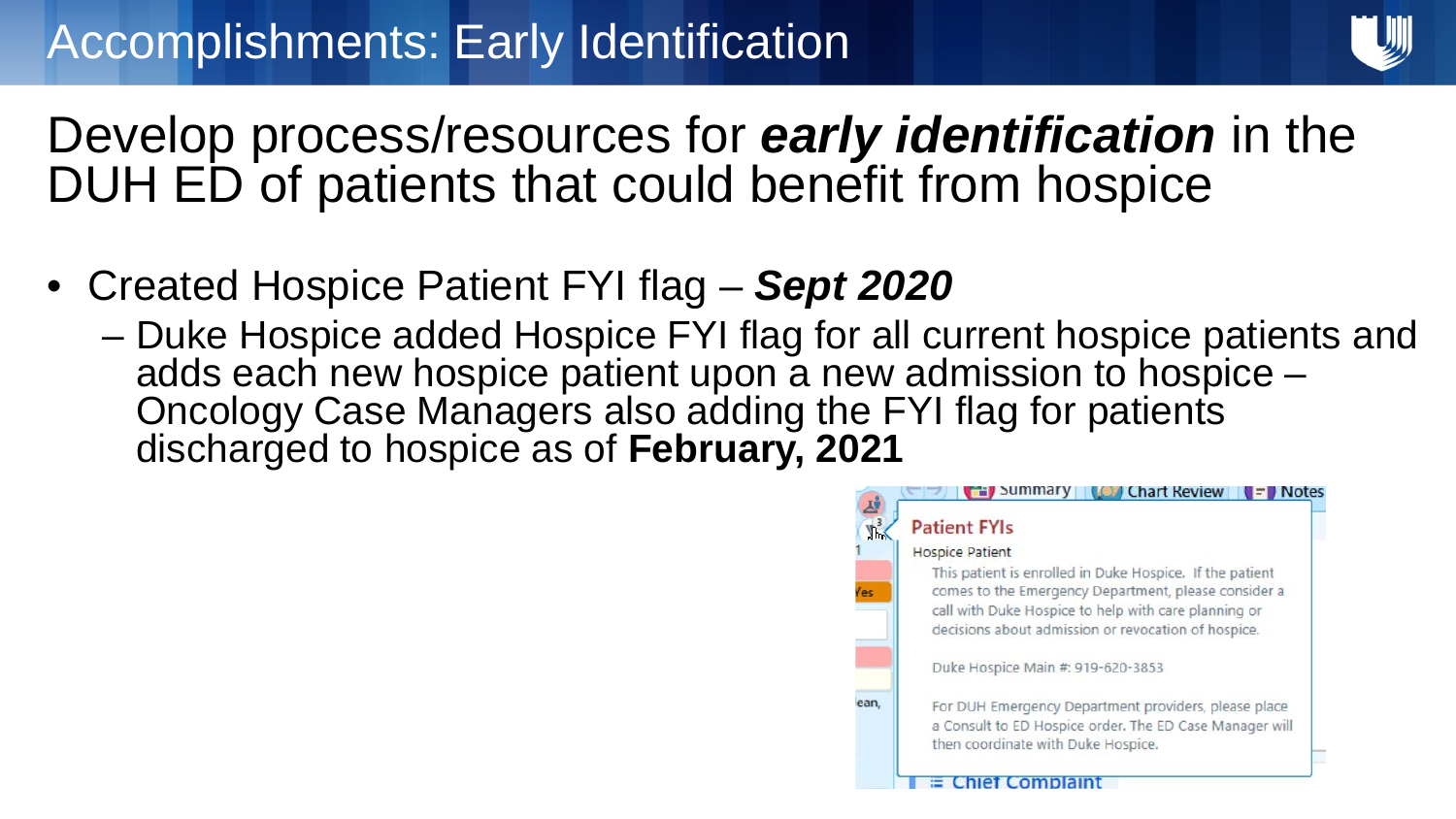

Develop process/resources for *early identification* in the DUH ED of patients that could benefit from hospice

- Created BPA that triggers in DUH ED for any patient with Hospice FYI flag - *Sept 2020*
	- Prompt for ED Provider to consider initiating the *Consult to ED Hospice* order

|                                                 |              | BestPractice Advisory - Pippers, Chili                                                                         |  |  |  |
|-------------------------------------------------|--------------|----------------------------------------------------------------------------------------------------------------|--|--|--|
| 1 Patient is currently enrolled in Duke Hospice |              |                                                                                                                |  |  |  |
|                                                 |              | <b>Erayon Feedback</b>                                                                                         |  |  |  |
|                                                 |              | This patient is currently enrolled in Duke Hospice. Consider consult to ED hospice to coordinate hospice care. |  |  |  |
| Order:                                          | Do Not Order | Consult to ED Hospice                                                                                          |  |  |  |
| Acknowledge Reason                              |              |                                                                                                                |  |  |  |
|                                                 |              |                                                                                                                |  |  |  |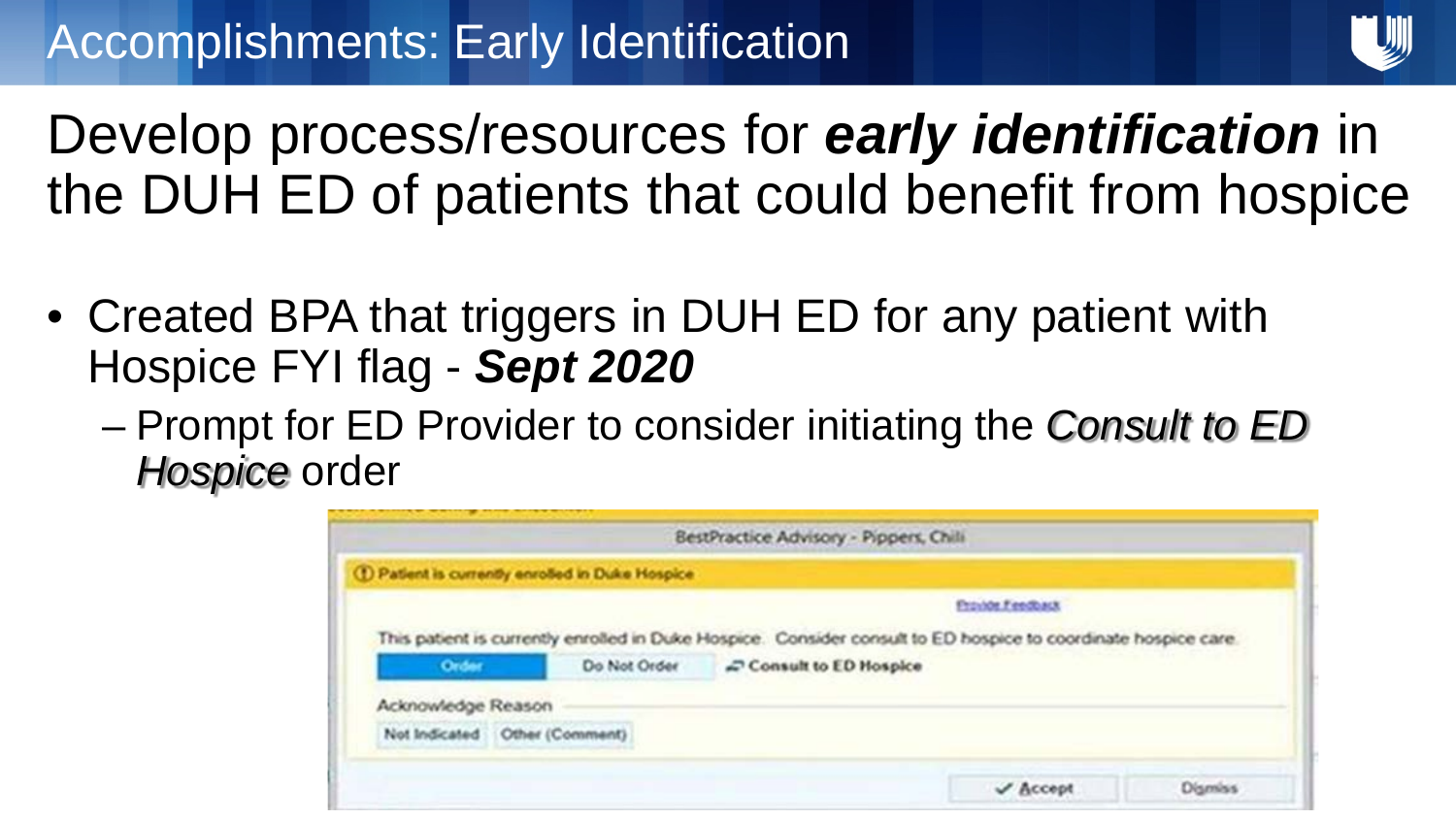

Develop process/resources for *early identification* in the DUH ED of patients that could benefit from hospice (Available to DRH and DRAH as well)

- Created ED Case Manager Visual Management Tool *Nov 2020*
- Based on:
	- $-$  Pat >  $85 = 1$ pt
	- $-$  Pat ever DNAR = 1pt
	- $-$  Pat dementia + admitted from SNF = 1pt
	- $-$  Metastatic cancer  $dx = 1$ pt
	- $-$  Current hospice patient  $=$  5pt
	- $-$  Current visit hospice related  $=$  5pt
	- Previous hospice dispo = 5pt
	- *'Hospice'* on Problem list = 5 pt
- **Scoring** 
	- $-$  0-1 point = green
	- $-$  2-4 points = yellow
	- $-$  5-24 points = red
- Populates Patient List column and ED Trackboard (Case Management view) column "Hosp Elig?"
- Scores (high to low) signal ED Case Managers to conduct a case review to assess a patient for potential hospice placement

|     | <b>Reportication Status</b>                                                                                                                | Payan<br><b>Information</b>                                                                                                               | Martt<br><b>Flaw</b><br>Oute<br>(Primary) | UNEration<br>Manager: Avoidabl Risk Hosp<br><b>Handoff</b> | Events : | œ<br>Elegati<br>Score Eliza |  |  |
|-----|--------------------------------------------------------------------------------------------------------------------------------------------|-------------------------------------------------------------------------------------------------------------------------------------------|-------------------------------------------|------------------------------------------------------------|----------|-----------------------------|--|--|
|     | Medicane<br>Made art                                                                                                                       | <b>Text</b>                                                                                                                               |                                           |                                                            |          |                             |  |  |
| g.  | Medicale: -<br>Medicant: -                                                                                                                 | ilim i                                                                                                                                    |                                           |                                                            |          |                             |  |  |
| in. | Medicant: -<br>Medical Corp.                                                                                                               |                                                                                                                                           |                                           |                                                            |          |                             |  |  |
|     | Medicans:<br>Medicald: -                                                                                                                   |                                                                                                                                           |                                           |                                                            |          |                             |  |  |
| ø.  | Medicant:<br><b>Contract</b><br>Medicald:<br><b>County</b>                                                                                 | RAMOFR                                                                                                                                    |                                           |                                                            |          |                             |  |  |
| ø.  | Medicant:<br>Medicald                                                                                                                      | <b>CONTRACTOR</b>                                                                                                                         |                                           |                                                            |          |                             |  |  |
| 10  | Шí<br><b>M</b><br>6<br>M                                                                                                                   | <b>ED Potential Hospice</b><br>Hayes, Two - Stone calculated: 1/8/2021 01:08                                                              |                                           |                                                            |          |                             |  |  |
|     | Patient >85 yrs old<br>1<br>ы<br>Current or prior DNAR<br>a.<br>Active dementia diagnosis & admitted from a<br>ī.<br>ö<br><b>SNEIGFALF</b> |                                                                                                                                           |                                           |                                                            |          |                             |  |  |
|     | ٠<br>Ø.<br>I)<br>ğ,                                                                                                                        | Active mistastatic cancer diagnosis<br>Current hospics patient<br>Current visit related to hospice<br>Prior hospice discharge disposition |                                           |                                                            |          |                             |  |  |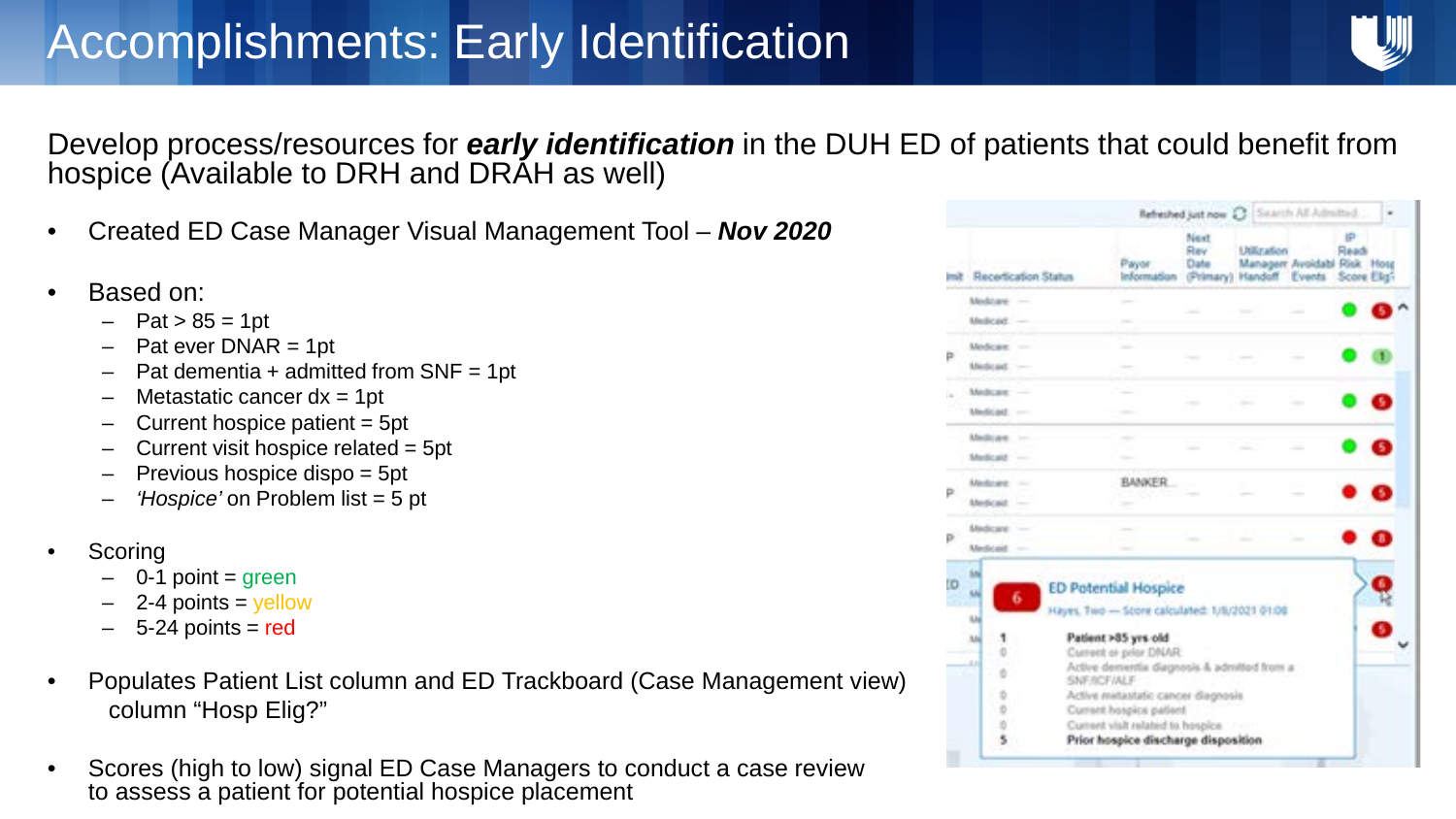

### **Define 'Consult to ED Hospice' order workflow**

- Defined standardized workflow for *Consult to ED Hospice order Oct 2020* 
	- Includes roles, time expectations, and escalation path
	- Trained Case Management, Hospice, and ED staff
	- Included in ED Hospice Resource Guide within the ED Operations Manual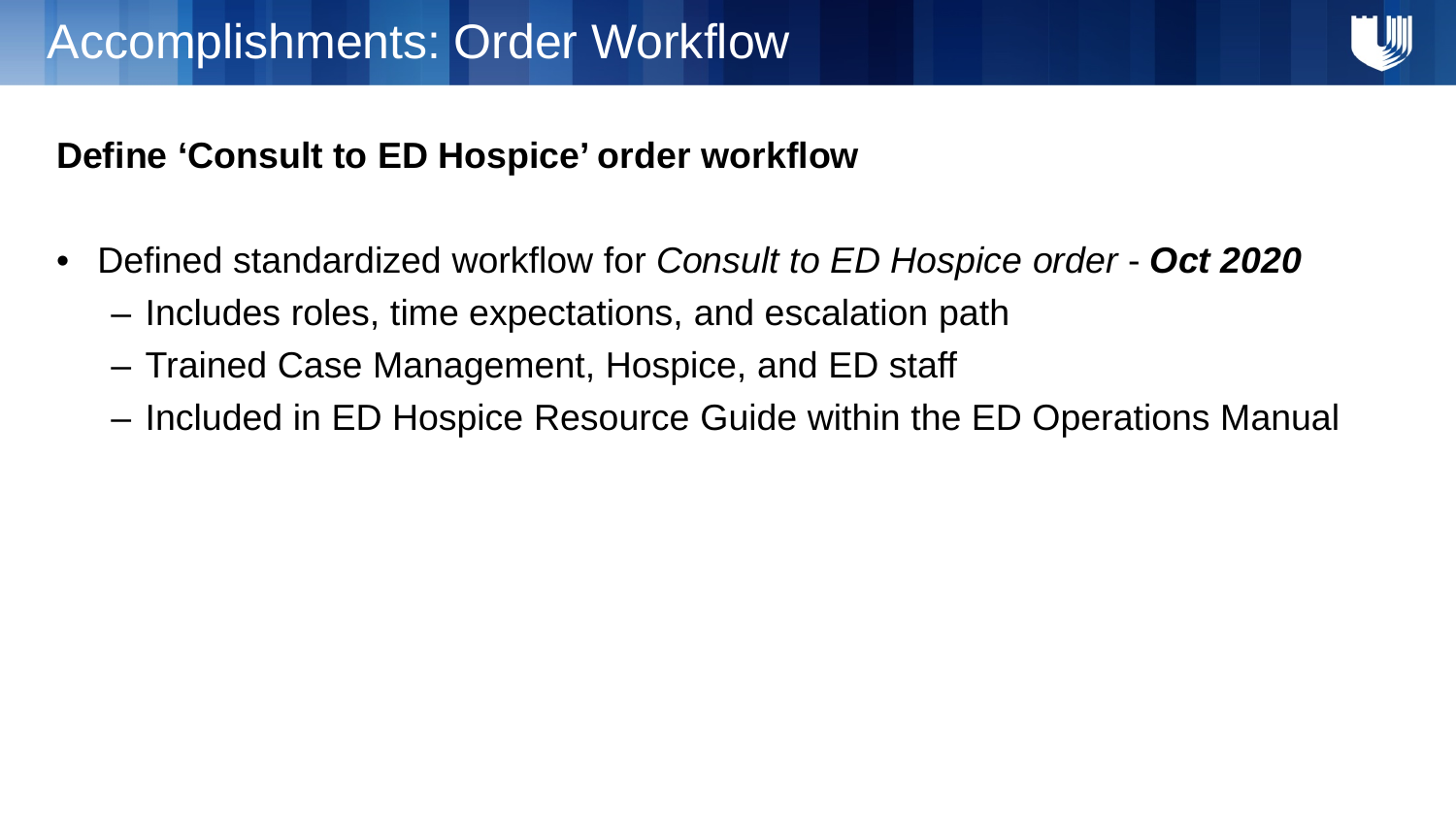

#### **Consult to ED Hospice Order workflow**